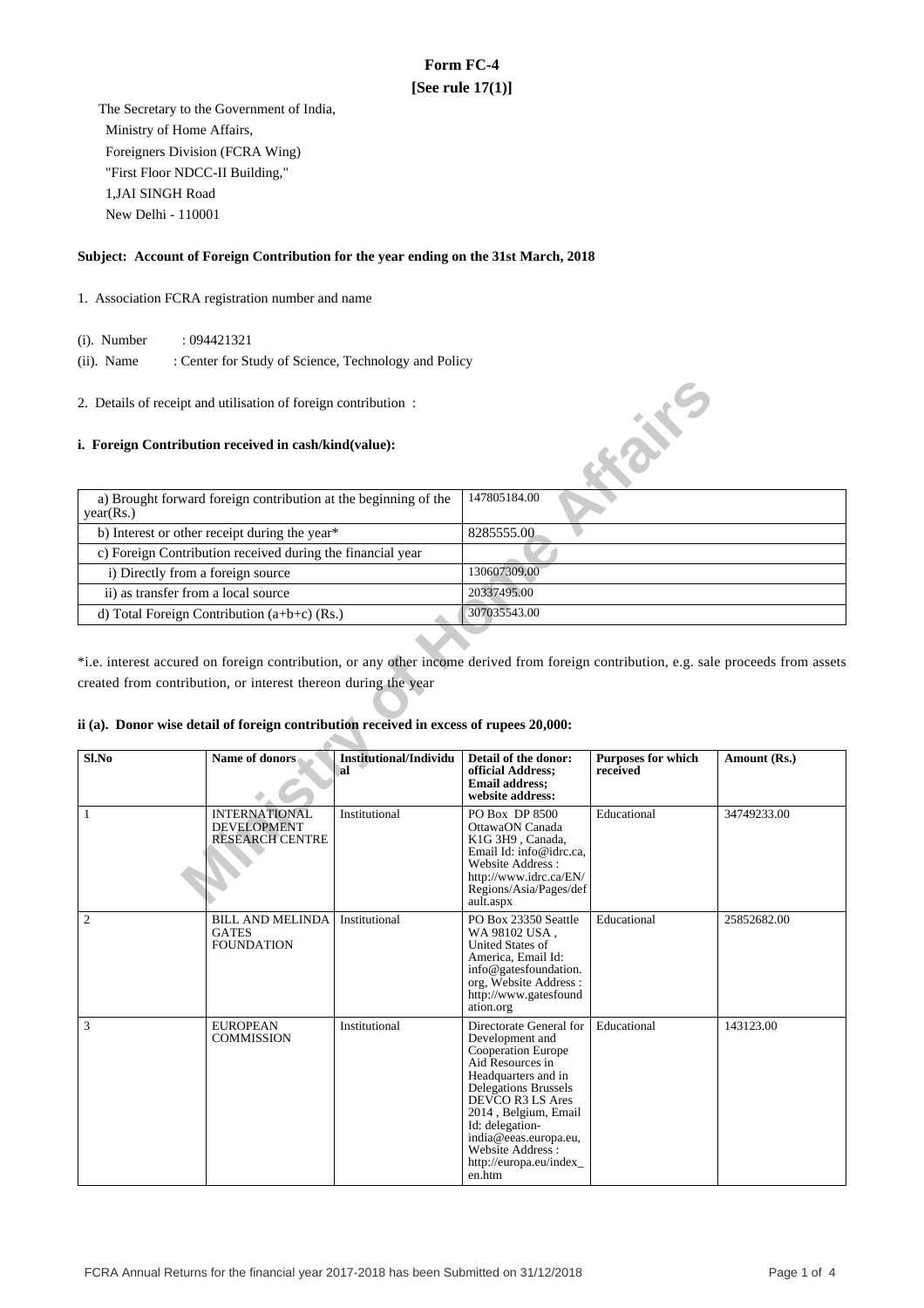| $Sl$ .No       | Name of donors                                                   | <b>Institutional/Individu</b><br>al | Detail of the donor:<br>official Address:<br><b>Email address;</b><br>website address:                                                                                                                     | <b>Purposes for which</b><br>received | Amount (Rs.) |
|----------------|------------------------------------------------------------------|-------------------------------------|------------------------------------------------------------------------------------------------------------------------------------------------------------------------------------------------------------|---------------------------------------|--------------|
| $\overline{4}$ | UNITED NATIONS<br>DEVELOPMENT<br>PROGRAMME                       | Institutional                       | Post Box 3059 Lodhi<br>Estate 55 New Delhi<br>110003 India, India,<br>Email Id:<br>info.in@undp.org,<br>Website Address:<br>http://www.in.undp.org                                                         | Educational                           | 1808523.00   |
| 5              | <b>GOOD ENERGIES</b><br>FOUNDATION                               | Institutional                       | Grafenauweg 12 CH<br>6301 Zug Switzerland,<br>Switzerland, Email Id:<br>info@goodenergies.org<br>, Website Address :<br>http://www.goodenergi<br>es.org                                                    | Educational                           | 11274639.00  |
| 6              | <b>OAK FOUNDATION</b>                                            | Institutional                       | Oak Philanthropy Ltd<br>Case Postale 115 58<br>Avenue Louis Casai<br>1216 Cointrin Geneva<br>Switzerland,<br>Switzerland, Email Id:<br>info@oakfnd.ch,<br><b>Website Address:</b><br>http://www.oakfnd.org | Educational                           | 31000000.00  |
| 7              | THE NATURE<br><b>CONSERVENCY</b>                                 | Institutional                       | 4245 North Fairfax<br>Drive Suite 100<br>Arlington VA 22203<br>1606 USA, United<br>States of America.<br>Email Id:<br>info@tnc.org, Website<br>Address:<br>https://www.nature.org                          | Educational                           | 6487131.00   |
| 8              | SHAKTI<br><b>SUSTAINABLE</b><br>ENERGY<br><b>FOUNDATION</b>      | Institutional                       | Capital Court 104 B 2<br>4th FloorMunirka<br>Phase III New Delhi<br>110067, India, Email<br>Id:<br>aditi@shaktifoundation<br>.in, Website Address :<br>http://www.shaktifound<br>ation.in                  | Educational                           | 20337495.00  |
| 9              | JOHN and<br><b>CATHERINE T</b><br><b>MacARTHUR</b><br>FOUNDATION | Institutional                       | 140 S Dearborn Street<br>Chicago IL 60603 5285<br>, United States of<br>America, Email Id:<br>4answers@macfound.o<br>rg, Website Address:<br>https://www.macfound.<br>org                                  | Educational                           | 16300000.00  |
| 10             | <b>ASIAN INSTITUTE</b><br>OF TECHNOLOGY                          | Institutional                       | 58 Moo 9 Paholyothin<br>Highway Klong Luang<br>Pathumthani 12120<br>Thailand, Thailand,<br>Email Id:<br>mcu@ait.ac.th,<br>Website Address:<br>http://www.ait.ac.th                                         | Educational                           | 31777.00     |
| 11             | <b>IT FOR CHANGE</b>                                             | Institutional                       | 393 17th Main Road<br>35th Cross Jayanagar<br>4th T Block Bangalore<br>Karnataka 560041,<br>India, Email Id:<br>ITfC@ITforChange.net<br>, Website Address:<br>https://www.itforchang<br>e.net/             | Educational                           | 1668390.00   |
| 12             | <b>WILLIAM AND</b><br><b>FLORA HEWLETT</b><br>FOUNDATION         | Institutional                       | 2121 Sand Hill Road<br>Menlo Park Ca 94025,<br>United States of<br>America, Email Id:<br>info@hewlett.org,<br>Website Address:<br>http://www.hewlett.org                                                   | Educational                           | 1271409.00   |
| 13             | RAND<br><b>COPRORATION</b>                                       | Institutional                       | 1776 Main St Santa<br>Monica<br>California USA 904 01<br>3208, United States of<br>America, Email Id:<br>info@rang.org,<br>Website Address :<br>https://www.rand.org                                       | Educational                           | 31925.00     |

(b). Cumulative purpose-wise amount of all foreign contribution donation received :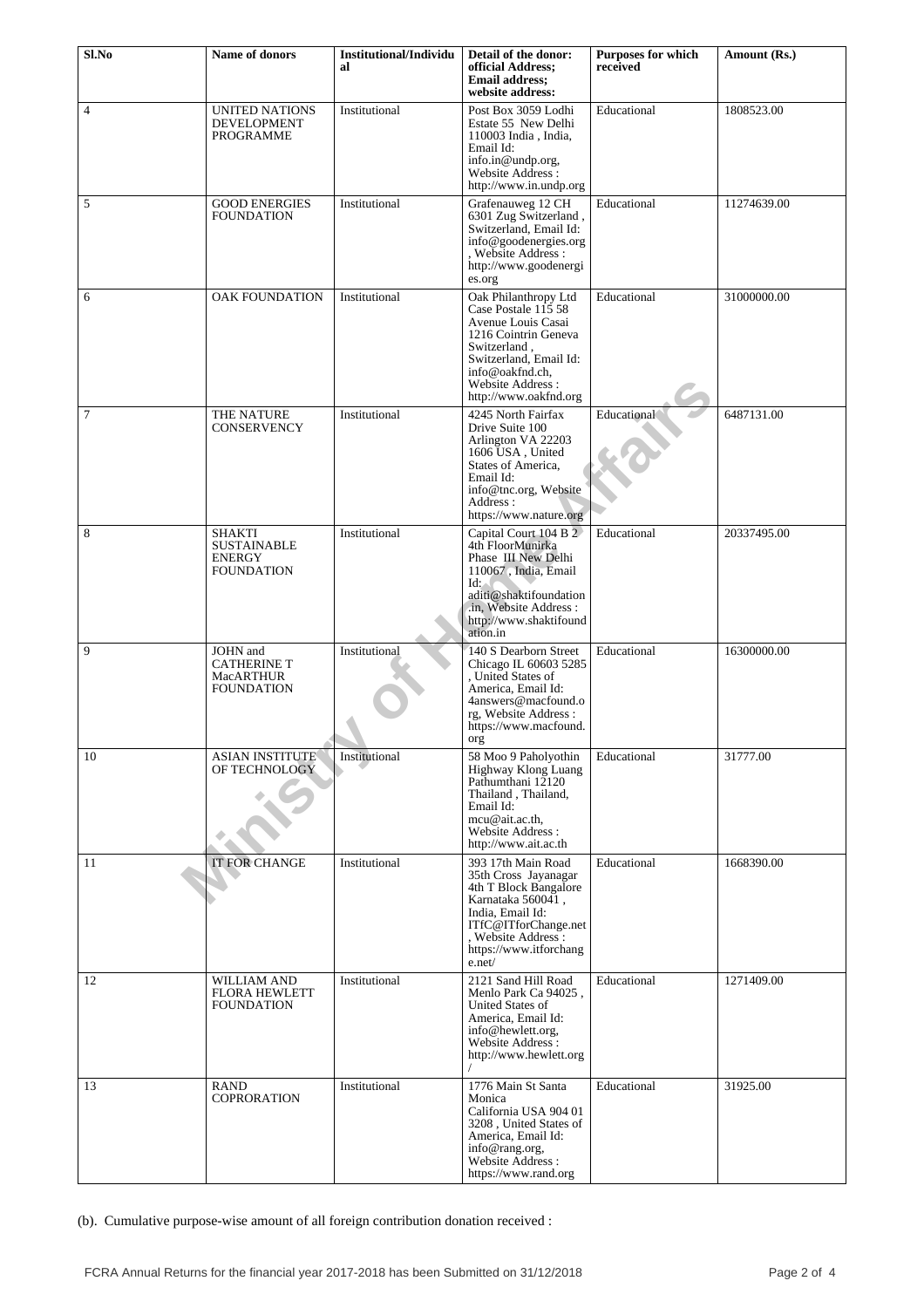| Sl.No | Purpose<br>__         | ∖mount<br>$\frac{1}{2} \left( \frac{1}{2} \right) \left( \frac{1}{2} \right) \left( \frac{1}{2} \right) \left( \frac{1}{2} \right) \left( \frac{1}{2} \right) \left( \frac{1}{2} \right) \left( \frac{1}{2} \right) \left( \frac{1}{2} \right) \left( \frac{1}{2} \right) \left( \frac{1}{2} \right) \left( \frac{1}{2} \right) \left( \frac{1}{2} \right) \left( \frac{1}{2} \right) \left( \frac{1}{2} \right) \left( \frac{1}{2} \right) \left( \frac{1}{2} \right) \left( \frac$ |
|-------|-----------------------|--------------------------------------------------------------------------------------------------------------------------------------------------------------------------------------------------------------------------------------------------------------------------------------------------------------------------------------------------------------------------------------------------------------------------------------------------------------------------------------|
|       | $\sim$<br>Educational | 130607309.00                                                                                                                                                                                                                                                                                                                                                                                                                                                                         |

**(iii). Details of Utilization of foreign contribution:**

| a. Total Utilization* for projects as per aims and<br>objectives of the association (Rs.) | 108848754.00 |
|-------------------------------------------------------------------------------------------|--------------|
| b. Total Administrative Exprenses as provided in Rule<br>5, FCRA 2011 (Rs.)               | 53284618.00  |
| c. Total invested in term deposits (Rs.)                                                  | 137011867.00 |
| d. Total Purchase of fresh assets (Rs.)                                                   | 751893.00    |
| Total utilization in the year(Rs.) $(a+b+d)$                                              | 162885265.00 |

\* It is affirmed that the utilisation of foreign contribution is not in contravention of the provisions contained in proviso to Sction 9(e) and Section 12(4)(f) of the Act which states that the acceptance of foreign contribution is not likely to affect prejudically.

(A) the soverignty and integrity of india; or.

| (B) the security, strategic, scientific or echnomic interest of the state; or                                                 |                                                                                                      |                                                                                                                                 |                  |                   |  |  |  |
|-------------------------------------------------------------------------------------------------------------------------------|------------------------------------------------------------------------------------------------------|---------------------------------------------------------------------------------------------------------------------------------|------------------|-------------------|--|--|--|
| (C) the public interest; or                                                                                                   |                                                                                                      |                                                                                                                                 |                  |                   |  |  |  |
| (D) freedom or fairness of election to any legistature; or                                                                    |                                                                                                      |                                                                                                                                 |                  |                   |  |  |  |
|                                                                                                                               | (E) friendly relations with any foreign state; or                                                    |                                                                                                                                 |                  |                   |  |  |  |
|                                                                                                                               | (F) harmony between religious, racial, social, lingusitic or relgional groups, castes or communities |                                                                                                                                 |                  |                   |  |  |  |
| 7138411.00<br>iv. Balance of unutilized foreign contribution, in<br>cash/bank, at the end of the year(Rs.):                   |                                                                                                      |                                                                                                                                 |                  |                   |  |  |  |
| 0.00<br>v. Total number of foreigner working (salaried/in<br>honorary capacity.                                               |                                                                                                      |                                                                                                                                 |                  |                   |  |  |  |
| 3. (a) Details of designated Fc bank account for receipt of Foreign Contribution (As on 31st March of the year ending):       |                                                                                                      |                                                                                                                                 |                  |                   |  |  |  |
| Sl.No                                                                                                                         | <b>Name of Bank</b>                                                                                  | <b>Branch Address</b> (With<br>pincode)                                                                                         | <b>IFSC Code</b> | <b>Account No</b> |  |  |  |
|                                                                                                                               | <b>CORPORATION BANK</b>                                                                              | No 57, 1st Main, 3rd Phase,<br>Opp. to Mini Forest, Sarakki<br>Industrial Area, JP Nagar,<br>BENGALURU, Karnataka,<br>Bangalore | CORP0000352      | XXXXXXXXXXX8729   |  |  |  |
| 3. (b) Details of all utilization bank accounts for utilization of Foregin Contribution (As on 31st March of the year ending) |                                                                                                      |                                                                                                                                 |                  |                   |  |  |  |

| Sl.No          | <b>Name of Bank</b>  | <b>Branch Address</b> (With<br>pincode)                                     | <b>IFSC Code</b> | <b>Account No</b> |
|----------------|----------------------|-----------------------------------------------------------------------------|------------------|-------------------|
|                | <b>HDFC BANK LTD</b> | No 70 Millers Boulevard<br>Millers Road, Bengaluru,<br>Karnataka, Bangalore | HDFC0001208      | XXXXXXXXXX7472    |
| $\overline{c}$ | <b>HDFC BANK LTD</b> | No 70 Millers Boulevard<br>Millers Road, Bengaluru,<br>Karnataka, Bangalore | HDFC0001208      | XXXXXXXXXX0103    |
| 3              | <b>HDFC BANK LTD</b> | No 70 Millers Boulevard<br>Millers Road, Bengaluru,<br>Karnataka, Bangalore | HDFC0001208      | XXXXXXXXX4083     |
| $\overline{4}$ | <b>HDFC BANK LTD</b> | No 70 Millers Boulevard<br>Millers Road, Bengaluru,<br>Karnataka, Bangalore | HDFC0001208      | XXXXXXXXX4496     |
| 5              | <b>HDFC BANK LTD</b> | No 70 Millers Boulevard<br>Millers Road, Bengaluru,<br>Karnataka, Bangalore | HDFC0001208      | XXXXXXXXXX0078    |
| 6              | <b>HDFC BANK LTD</b> | No 70 Millers Boulevard<br>Millers Road, Bengaluru,<br>Karnataka, Bangalore | HDFC0001208      | XXXXXXXXXX0085    |
| $\overline{7}$ | <b>HDFC BANK LTD</b> | No 70 Millers Boulevard<br>Millers Road, Bengaluru,<br>Karnataka, Bangalore | HDFC0001208      | XXXXXXXXXX0110    |